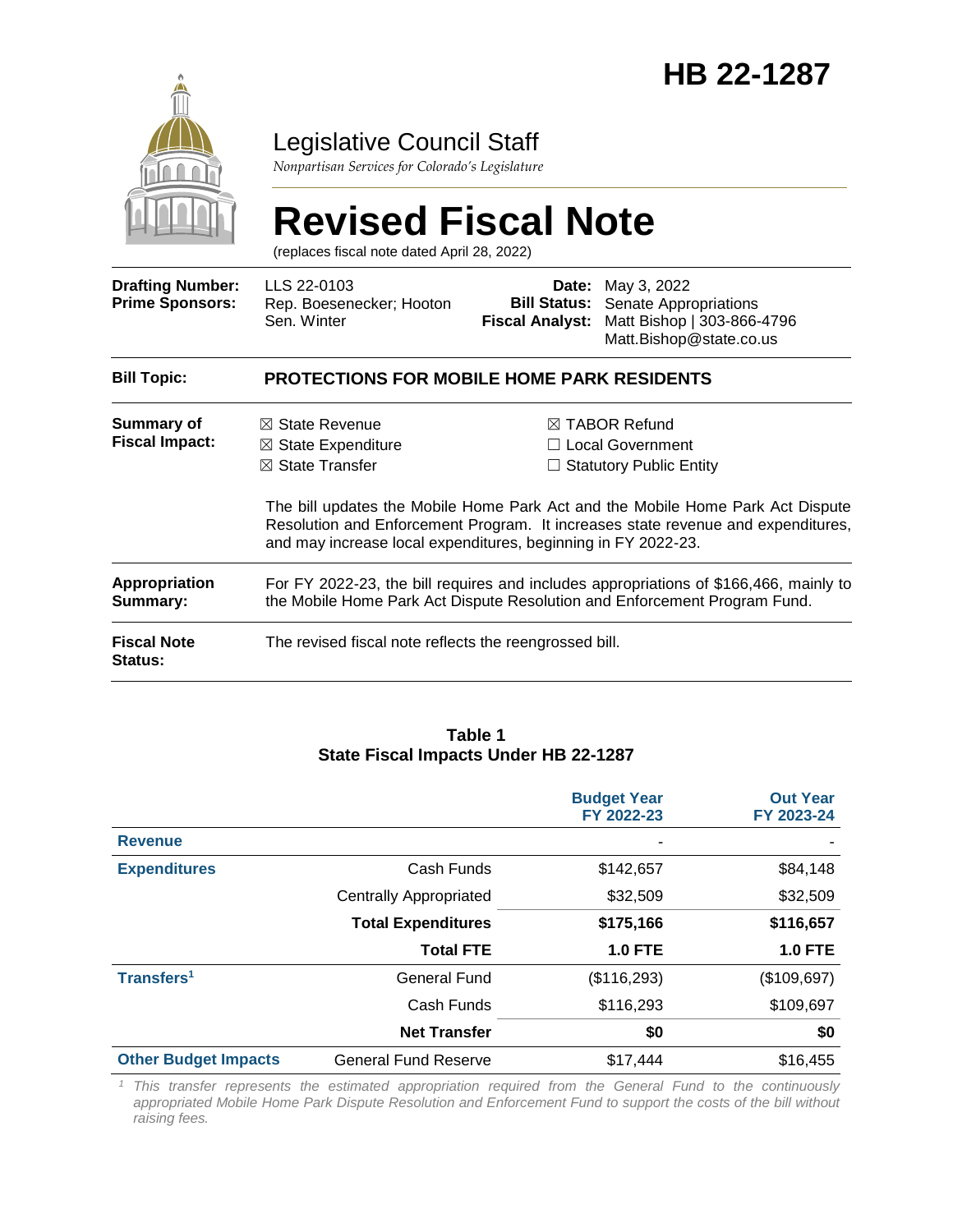#### **Summary of Legislation**

The bill makes various changes to the Mobile Home Park Act and the Mobile Home Park Act Dispute Resolution and Enforcement Program (DREP). It prohibits a landlord from raising rent on a mobile home park lot if the landlord's registration is not in good standing. The bill also extends many of the protections afforded to mobile home owners to non-owner residents, and permits residents, local governments, and nonprofit organizations to file complaints with DREP beginning July 1, 2024. DOLA may adjust fees and may authorize landlords to charge a portion of the fee to a resident to defray the costs of responding to additional complaints.

Other changes include:

- granting the Attorney General the power to enforce actions brought pursuant to the Mobile Home Park Act and DREP;
- allowing a home owner to file a complaint or a civil action and entitling them to a penalty award, if their landlord threatens eviction for an action that is not grounds for termination;
- if a landlord wants to change the use of the mobile home park, requiring them to either pay for the home owner's reasonable relocation costs or offer to purchase the mobile home;
- requiring the Department of Regulatory Agencies to update the price floor for mobile home purchases when changing the use of the mobile home park;
- prohibiting a landlord from taking retaliatory action against a home owner or resident for participating in a decision making process concerning purchasing the mobile home park;
- prohibiting rental agreements from requiring a home owner to waive the opportunity to purchase the park as required by current law; and
- extending some provisions for mobile homes to other structures owned by residents.

#### **Background**

The Mobile Home Park Oversight Program in DOLA regulates mobile home parks. There are currently 734 mobile home parks registered with the program, representing over 47,000 mobile homes, and each pays a registration fee set by DOLA administratively; the 2021 fee was \$24 per year per mobile home.

#### **State Revenue**

The bill may increase state revenue beginning in FY 2022-23. The bill creates additional violations of the Mobile Home Park Act and permits mobile home owners to file civil actions, which may increase cases heard in trial courts. Because most complaints are addressed through DREP, the fiscal note assumes that any impact on trial court workload will be minimal. To the extent the bill increases civil case filings, state revenue will increase beginning in FY 2022-23. This fee revenue is subject to TABOR.

In addition, revenue may increase to the Mobile Home Park Act Dispute Resolution and Enforcement Program Fund from fees on mobile home park non-owner residents beginning in FY 2024-25. Because the fee will be set administratively by DOLA based on estimated costs, cash fund balance, and the availability of resources from other sources, it has not been estimated here.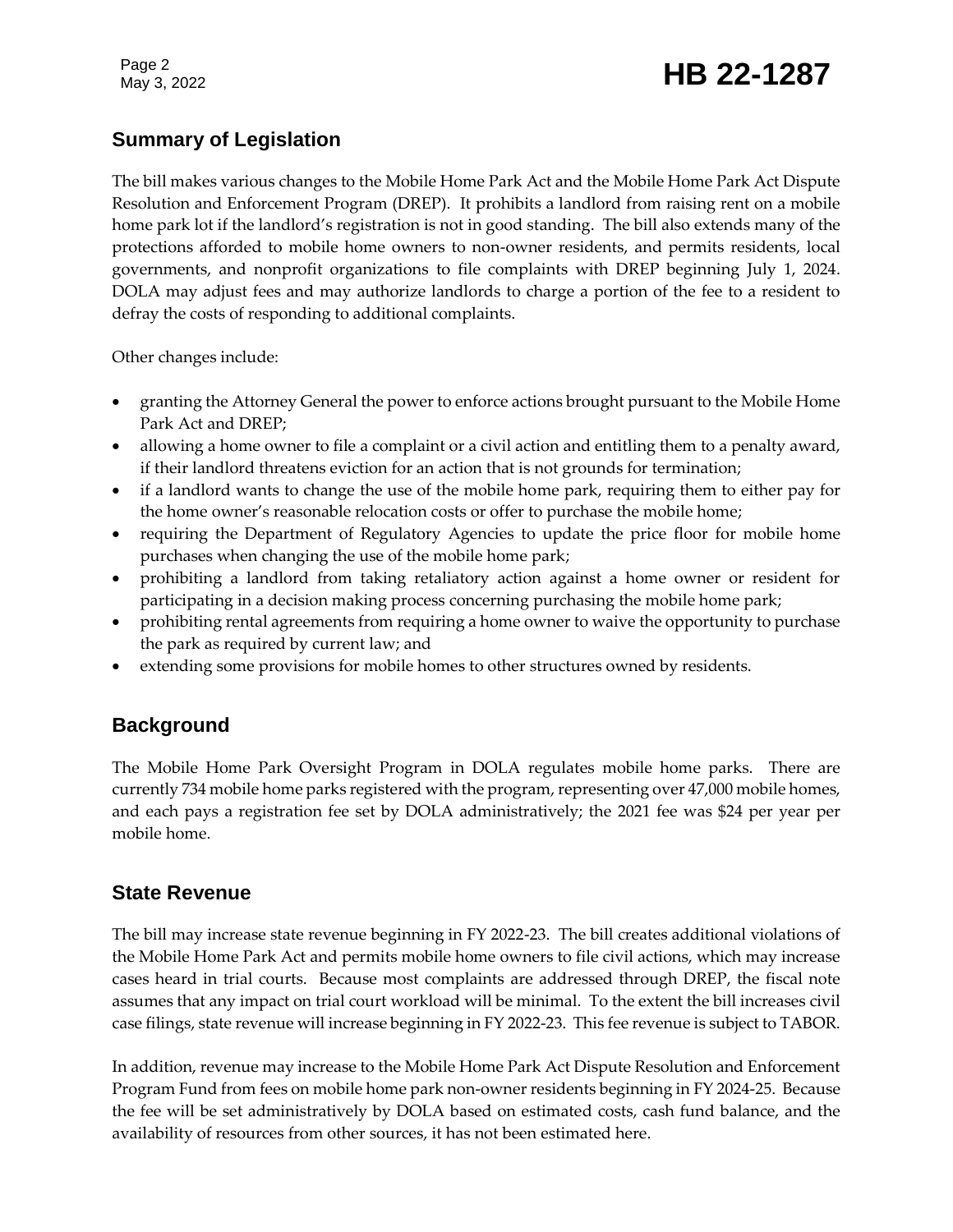Page 3

### Page 3<br>May 3, 2022 **HB 22-1287**

#### **State Transfer**

The bill requires a General Fund appropriation to the Mobile Home Park Act Dispute Resolution and Enforcement Program Fund to cover certain costs of the bill related to the change of use of mobile home parks and owners' opportunities to purchase the parks. These appropriations will result in a transfer from the General Fund to the cash fund of \$116,293 in FY 2022-23 and \$109,697 in FY 2023-24. Costs associated with other aspects of the bill, specifically IT support and document management, are assumed to be paid using available cash fund balance and are not accounted for in this transfer.

#### **State Expenditures**

The bill increases state expenditures in several state agencies, primarily DOLA, by \$175,166 in FY 2022-23 and \$116,657 in FY 2023-24 from the Mobile Home Park Act Dispute Resolution and Enforcement Program Fund. Expenditures are shown in Table 2 and detailed below.

|                                     |                   | FY 2022-23     | FY 2023-24     |
|-------------------------------------|-------------------|----------------|----------------|
| <b>Department of Local Affairs</b>  |                   |                |                |
| <b>Personal Services</b>            |                   | \$73,571       | \$73,571       |
| <b>Operating Expenses</b>           |                   | \$3,617        | \$3,617        |
| <b>Capital Outlay Costs</b>         |                   | \$6,596        |                |
| <b>IT Support</b>                   |                   | \$50,173       |                |
| Document Management                 |                   | \$8,700        | \$6,960        |
| <b>Centrally Appropriated Costs</b> |                   | \$32,509       | \$32,509       |
|                                     | <b>Total Cost</b> | \$175,166      | \$116,657      |
|                                     | <b>Total FTE</b>  | <b>1.0 FTE</b> | <b>1.0 FTE</b> |

#### **Table 2 Expenditures Under HB 22-1287**

**Department of Local Affairs.** The bill increases costs in DOLA to expand protections under the Mobile Home Park Oversight Program, as described below.

 **Staffing costs.** Expanding protections for mobile home owners is expected to increase the number of complaints received by the Mobile Home Park Oversight Program, increasing workload to respond to additional questions and complaints and for enforcement. Promulgating rules, updating forms, responding to questions and complaints, and investigating alleged violations requires 1.0 FTE additional staff in the program, beginning in FY 2022-23. Operating and capital outlay costs include standard costs, additional computer equipment and software licenses, cell phone expenses, and mileage reimbursement at the standard rate. The fiscal note assumes a July 1 start date.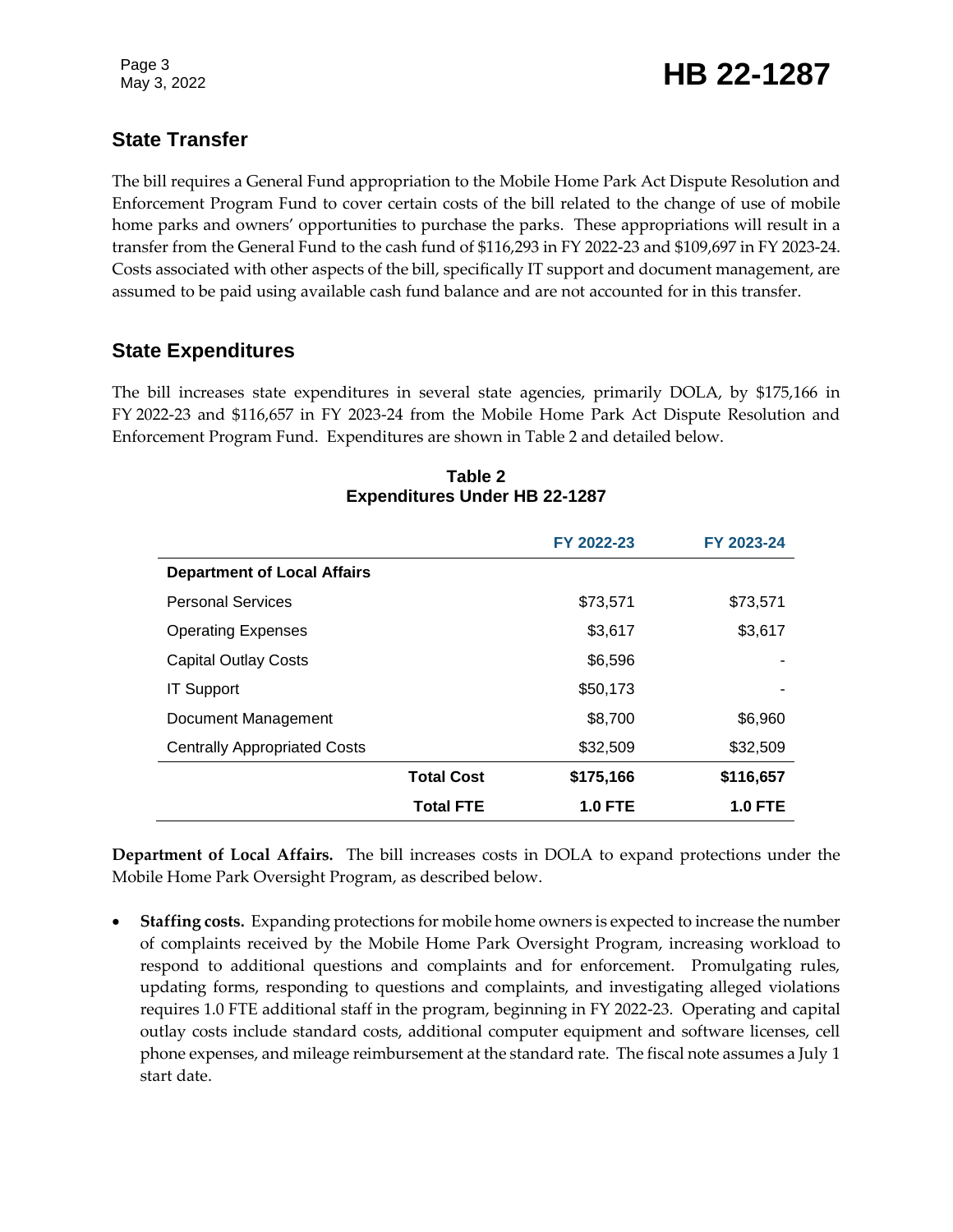## Page 4<br>May 3, 2022 **HB 22-1287**

Starting in FY 2024-25, expanding DREP to include complaints from residents, local governments, and nonprofit organizations is expected to increase workload by 1.0 FTE. The bill authorizes DOLA to adjust fees to cover these costs and permits the General Assembly to appropriate money from the General Fund to cover any costs not covered by the fee revenue. This will be addressed through the annual budget process.

- **IT support.** In FY 2022-23, DOLA requires one-time computer programming and testing costs to update existing registration forms with new fields. Programming costs, to be paid from the Mobile Home Park Act Dispute Resolution and Enforcement Program Fund, are based on 525 hours of programming by the Office of Information Technology (OIT) at a rate of \$94 per hour. In addition, OIT staff co-located with DOLA will provide training to new DOLA staff and other ongoing support.
- **Legal services.** DOLA will require up to 100 hours of legal services, provided by the Department of Law. This increase in legal services costs is accounted for through the annual budget process, with the Department of Law billing client agencies based on their historical use of legal services. No change in appropriations is required.
- **Centrally appropriated costs.** Pursuant to a Joint Budget Committee policy, certain costs associated with this bill are addressed through the annual budget process and centrally appropriated in the Long Bill or supplemental appropriations bills, rather than in this bill. These costs, which include employee insurance and supplemental employee retirement payments, are shown in Table 1.

**Department of Personnel and Administration.** The Office of Administrative Courts may hear additional cases under the bill. The fiscal note assumes that the number of additional cases will be small and can be accomplished within existing appropriations. If the number of cases is greater than expected, the department may request additional resources through the annual budget process.

**Judicial Department.** As discussed in the State Revenue section above, workload may increase in the trial courts. Because most complaints are addressed through DREP, the fiscal note assumes that any impact on trial court workload will be minimal.

#### **Other Budget Impacts**

**General Fund reserve.** Under current law, an amount equal to 15 percent of General Fund appropriations must be set aside in the General Fund statutory reserve beginning in FY 2022-23. Based on this fiscal note, the bill is expected to increase the amount of General Fund held in reserve as shown in Table 1, which will decrease the amount of General Fund available for other purposes.

#### **Local Government**

To the extent that a local government entity files a complaint on behalf of a mobile home owner or resident, workload in that entity will increase.